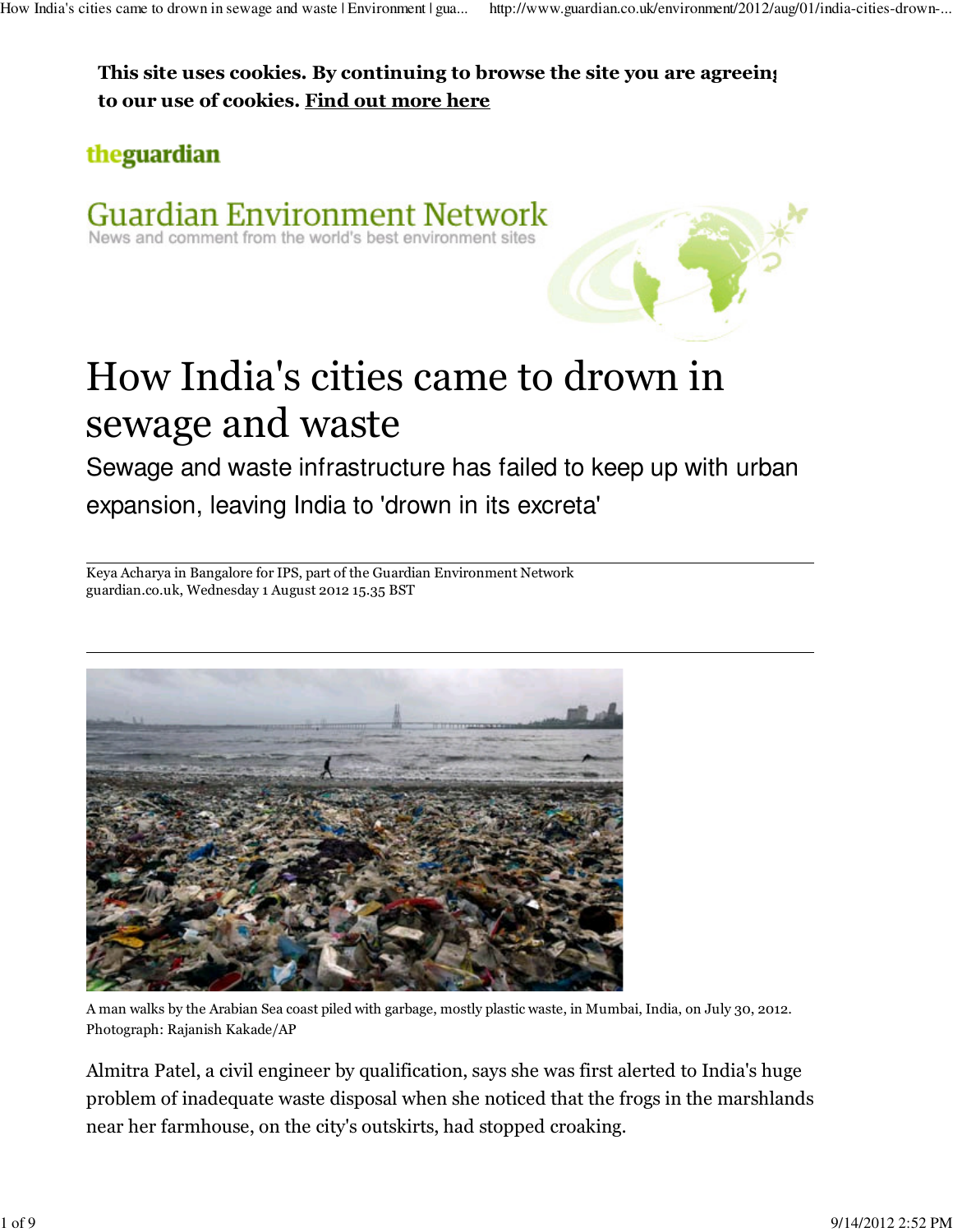Seeing that the frogs had died from sewage and garbage being dumped in the wetlands, she petitioned the Supreme Court in 1996 to intervene and get the city fathers to take responsibility for safe waste handling.

Investigations showed that less than half of the sewage produced by this global information technology hub was being managed in modern treatment plants, with the rest ending up as raw, untreated sewage in the city's lakes and wetlands.

Patel won her suit to make the safe disposal of waste a municipal responsibility, but management of solid waste and sewage remains a national problem.

"The marshlands (around Bangalore) have now turned into a deep, black stinking river of sewage that flows in an open channel through dense habitation to an expensive power-guzzling treatment plant," Patel told IPS.

Impressed by her work, the court appointed Patel, now 75, as member of a waste management committee tasked to report on conditions countrywide with a view to having a policy formulated.

In 2000, India finally framed a solid waste policy based on the committee's report, requiring all cities to devise comprehensive waste-management programmes that include household collection of segregated waste, recycling and composting – but this was never implemented.

The Energy and Resources Institute in New Delhi has estimated that by 2047, waste generation in India's cities will increase five-fold to touch 260 million tonnes per year.

Bangalore's municipality recently collected funds to clean and conserve its once-splendid wetlands, now shrunk from 262 in 1962 to just 17 in number. But, a study by the Indian Institute of Science, located in this city, says that the built-up area has simultaneously expanded by 466 percent over the same period.

"Municipalities are garnering funds for building these power-consumptive plants, but don't have the money to pay their expensive electric bills, or the infrastructure to bring the sewage to them," Patel told IPS. "Most such plants are not working".

A report by the non-government organisation, Centre for Science and Environment (CSE), Delhi, based on surveys of wastewater profiles of 71 Indian cities, highlights lack of infrastructure and neglect of sewage with less than 30 percent of the country's officially recorded sewage being treated in proper facilities.

The CSE survey, released earlier this year, shows that 70-80 percent of India's wastewater was ending up in its rivers and lakes. "We are drowning in our excreta," Sunita Narain, director of CSE, told IPS.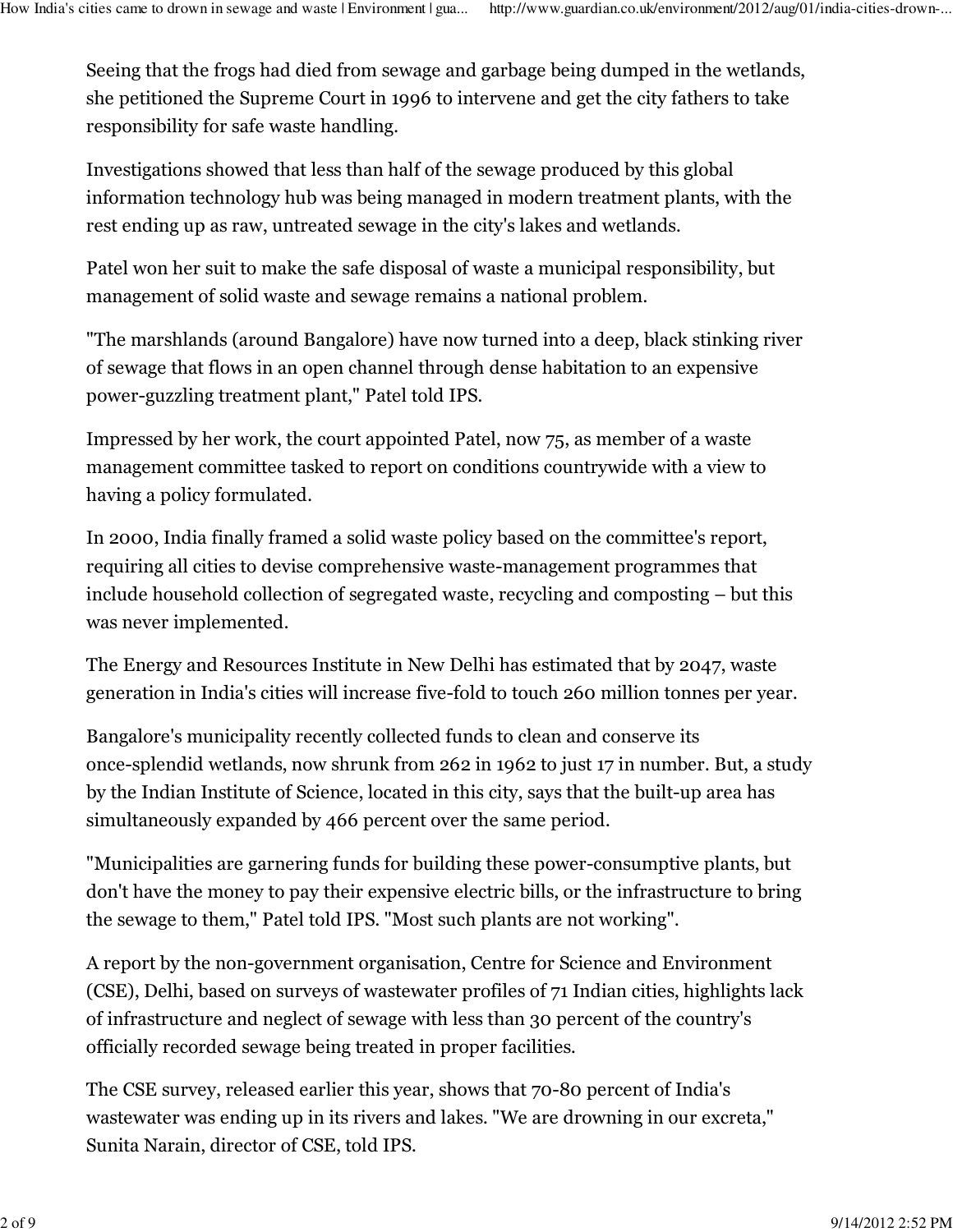According to the World Health Organisation, more than 87 percent of people in India's cities (compared with 33 percent in rural areas) now have access to a toilet, but leaking and incomplete sewage systems contaminate rivers and lakes.

Currently, some 340 million people live in Indian cities; by 2030 the number is estimated to double, presenting a frightening spectacle of imploding sewage in its cities, several of which suffer water scarcity and pollution problems caused by encroachments into lakes and water bodies.

The northwestern city of Ahmedabad has built over 65 of its officially recorded 137 lakes, while the southern city of Hyderabad has a new airport built into the catchment area of Himayat Sagar, a major lake.

With recycling of wastewater still a pipe dream in most cities, almost all water is let out into drains that carry untreated sewage and end up in the country's lakes and rivers.

Old pipeline infrastructure has not kept pace with India's ever expanding cities, resulting in large urban areas being devoid of planned water supply and sewage treatment.

The cities of Delhi and Mumbai account for 40 percent of the country's entire sewagetreatment capacity, leaving other urban settlements with woefully inadequate infrastructure.

Inequity of water and sewage disposal infrastructure between rich and poor areas is another phenomenon rife in Indian cities, with high-income zones cornering most of the available amenities.

Only five percent of piped water reaches slum areas in 42 cities and towns, including New Delhi, the country's capital city.

And, as freshwater sources dry up, water is increasingly being pumped across great distances, from lakes and rivers into the cities.

In Bangalore, the municipality has been increasingly relying on the river Cauvery, 100 km away from the city, and already this is insufficient to meet the city's demand.

"Things are constantly getting worse," Gaurav Gupta, chairman of the Bangalore Water Supply and Sewerage Board told IPS. "This is because the river Cauvery itself is drying up."

Groundwater, not surprisingly, is now depleting rapidly in many areas as citizens sink more bore wells and authorities are yet to map the consumption of this resource.

A survey of groundwater in 27 cities, completed in 2008 by the Central Pollution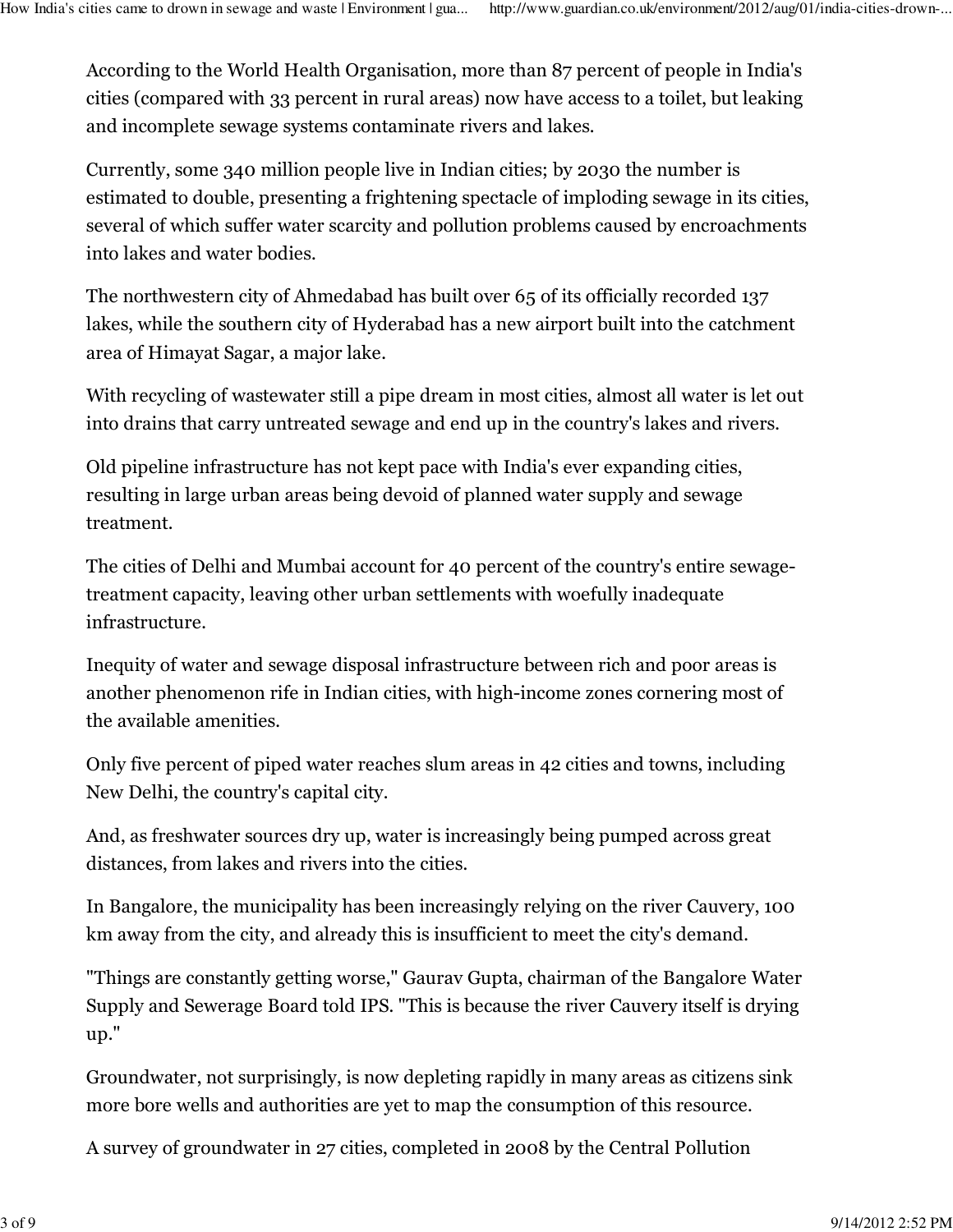Control Board (CPCB), had warned that untreated sewage flowing in open drains was causing serious deterioration of groundwater quality.

The CPCB then called for proper underground sewage systems to be laid in all inhabited areas and recommended that a proper system of collection and transportation of domestic waste be developed.

Carrying water to cities across great distances has resulted in leakages and theft en route as well as conflict with rural communities that are left with insufficient water for their own needs in the rivers and lakes that have served them for generations.

"The speed with which water is shifting from rural to urban areas is faster than the rate of industrialisation happening in India," says Narain. "The challenge is to manage this through a 'water-prudent' society."

Patel states that there are easier and cheaper ways to treat wastes locally. "Surat city's municipality has been producing its own electricity from sewage gas since 2004. There are solutions," she said.

# Ads by Google

New Business Opportunity Run Your Own Energy Saving Business Complete Start-Up Pack from \$14k www.Enigin.net/BusinessOpportunity What Happens When You Die New scientific theory says death isn't the end RobertLanzaBiocentrism.com Water Treatment Plant Water Filter for Whole house, Villa Call +91 9945595251 Transwaters.com

## **Comments**

12 comments, displaying  $\vert$  Oldest first

**B** Staff **C** Contributor

Comments on this page are now closed.

**Mauryan** 1 August 2012 5:10PM

Those in power are not being held accountable. Alternatives

Recommend (3)

Responses (0)

Report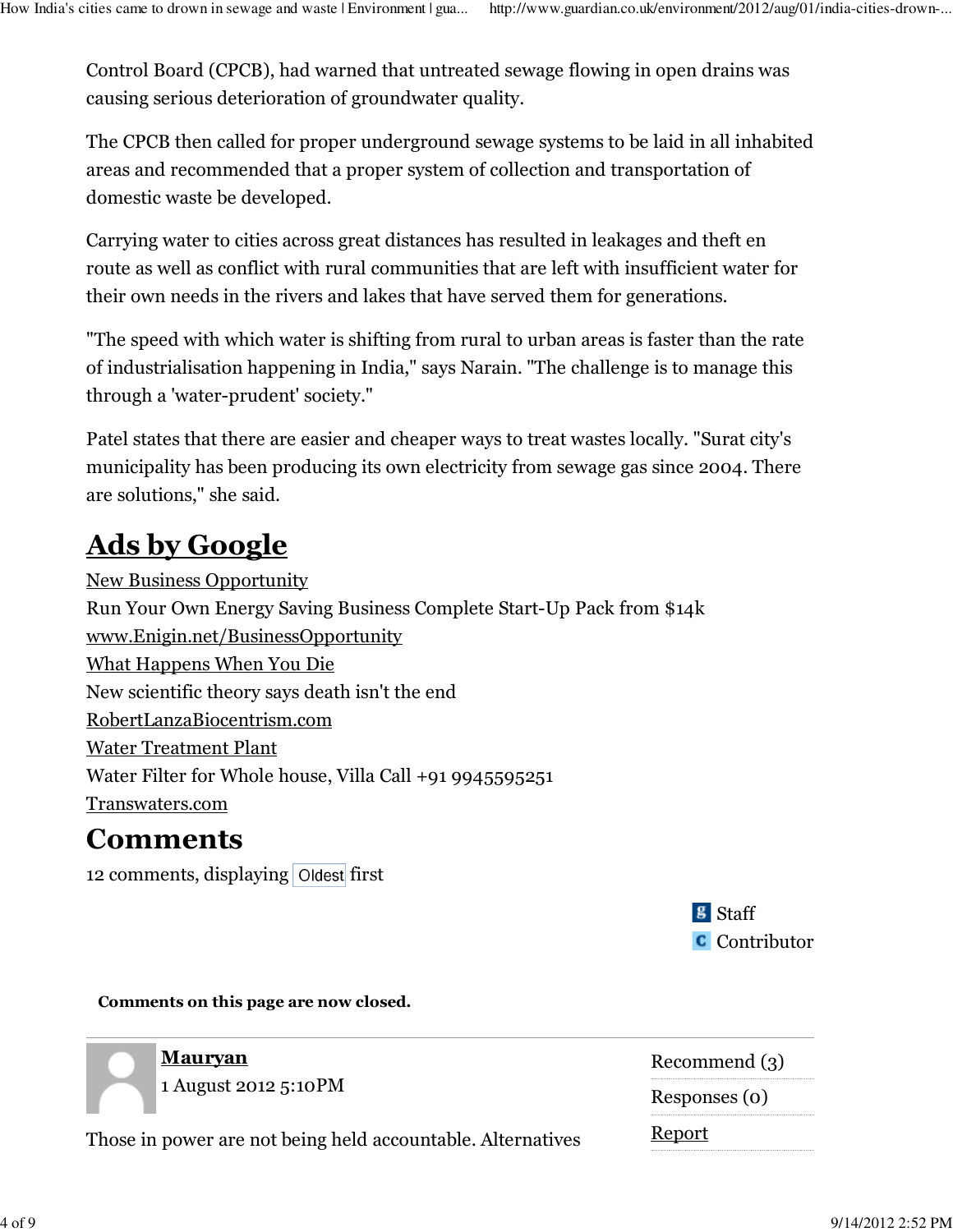Share

elected do not offer any better solutions. Everyone is busy trying to grab power and then once in power, trying to hold on to it. They have no time for the welfare of the public. Indifference has set in. People have become inure to the negative changes around them. Most people want to live a good life and have a clean environment. But no one knows where to start and how to go about accomplishing it. Leaders are being elected for that purpose, but leaders have no awareness of their responsibility. Everyone is waiting for someone to come and clean up the mess around them. The culture of India is one where changes are driven by large scale social movements, driven by charismatic leaders. People like Anna Hazare, the various Babas and gurus have that power to influence and involve the public in social programs. Such leaders must come forward and force the changes needed from within. If the gurus said river pollution has to be curtailed, people will do what they can to make it happen. This is the only thing that has worked. Gandhi followed a spiritual path similar to what I mentioned to set up the freedom movement that spread across the whole region. India needs selfless leaders who can rally the masses behind them to make the changes from within in peaceful ways. Politicians, elected leaders and bureaucrats are not going to offer any solutions. They have made things worse. India is in need of a grass-root level movement that focuses on poverty, social work, maintaining cleanliness, teaching civic responsibilities, community involvement and so on to change the country from within. That is the only way India can come out of all the mess it is in. Ethics and morality have disappeared into thin air. People must be made to feel for others and help each other out. India has been a land of Godmen and gurus. I am sure someone will come and help us out. That is the only way out of all this mess.

#### thechrist

1 August 2012 5:14PM

sometimes,it feels like a nightmare. but,the situation around the world is no different. Americans are facing drought,while some countries are facing floods...the Chinese are facing the same water crisis...while the skeptics still debate about the validity of

Share Recommend (3) Responses (1) Report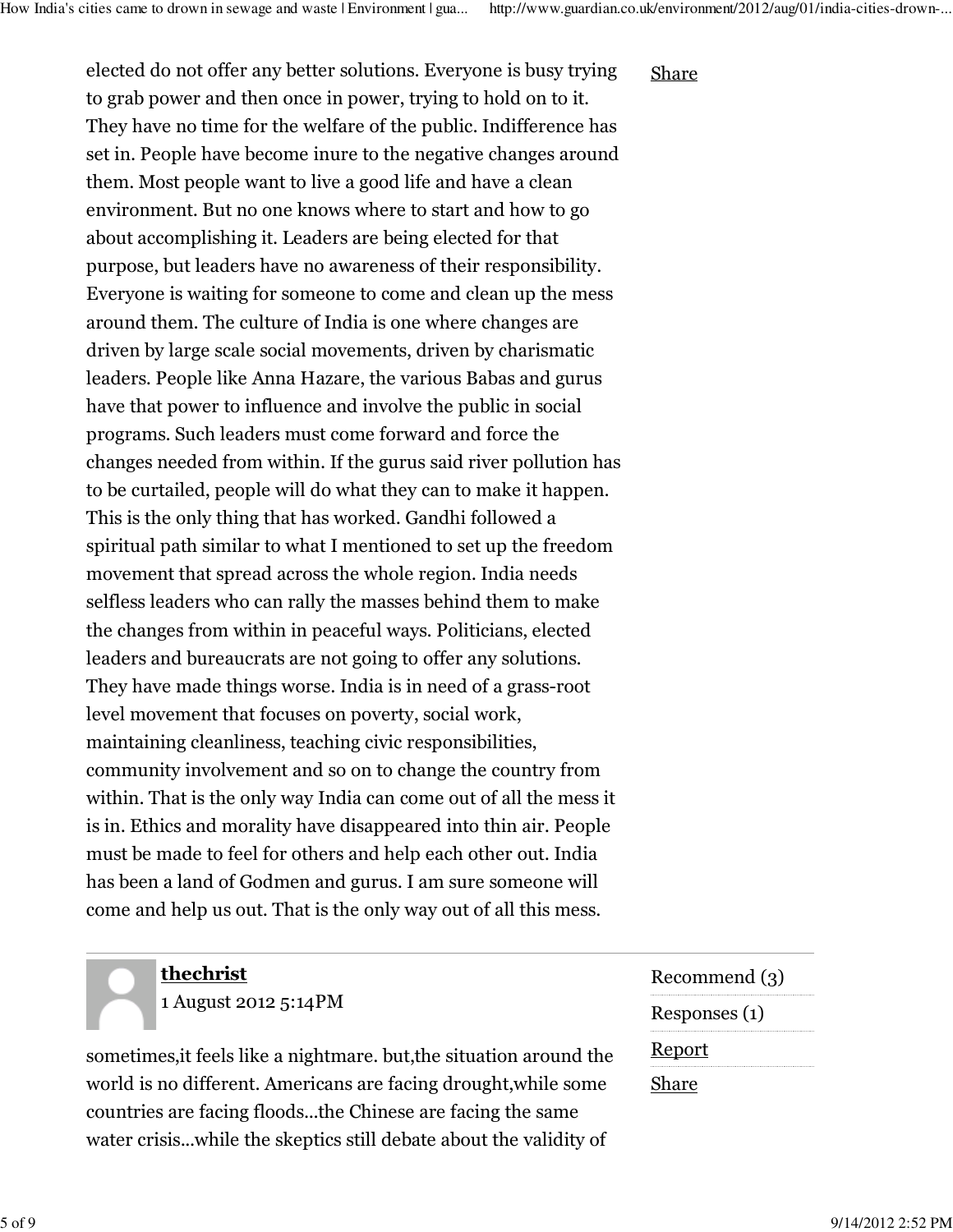global warming theory,when we'll we ever learn. the melting of ice caps,to record level of emissions. clearly, the western model of building the society has failed, while the Chinese have 1/10 of per capita gdp of US,they have already become the largest polluters in quest for prosperity.

the whole system will have to change now, from bottom to up.

| <b>Ayodhy</b><br>1 August 2012 5:14PM                                                                                             | Recommend (0)   |
|-----------------------------------------------------------------------------------------------------------------------------------|-----------------|
|                                                                                                                                   | Responses (o)   |
| How India's cities came to drown in sewage and waste                                                                              | Report          |
| Indian commonwealth organiser Kalmadi: "this is our standard".                                                                    | Share           |
| <b>Dendros</b>                                                                                                                    | Recommend $(5)$ |
| 1 August 2012 5:45PM                                                                                                              | Responses (1)   |
| Not one mention of overpopulation. Not one                                                                                        | Report          |
|                                                                                                                                   | Share           |
| <b>Ayodhy</b><br>1 August 2012 5:52PM                                                                                             | Recommend (o)   |
|                                                                                                                                   | Responses (o)   |
| Seeing that the frogs had died from sewage and garbage                                                                            | Report          |
| being dumped in the wetlands,                                                                                                     | <b>Share</b>    |
| Does that mean even frogs cannot live there?                                                                                      |                 |
| <b>Ayodhy</b><br>1 August 2012 8:03PM                                                                                             | Recommend (0)   |
|                                                                                                                                   | Responses (o)   |
| Response to the christ, 1 August 2012 5:14PM                                                                                      | Report          |
| But in all those countries you referred frogs don't boil in sewage<br>and die. They are safe, healthy and breeding exponentially. | Share           |

Ayodhy 1 August 2012 8:08PM

Response to Dendros, 1 August 2012 5:45PM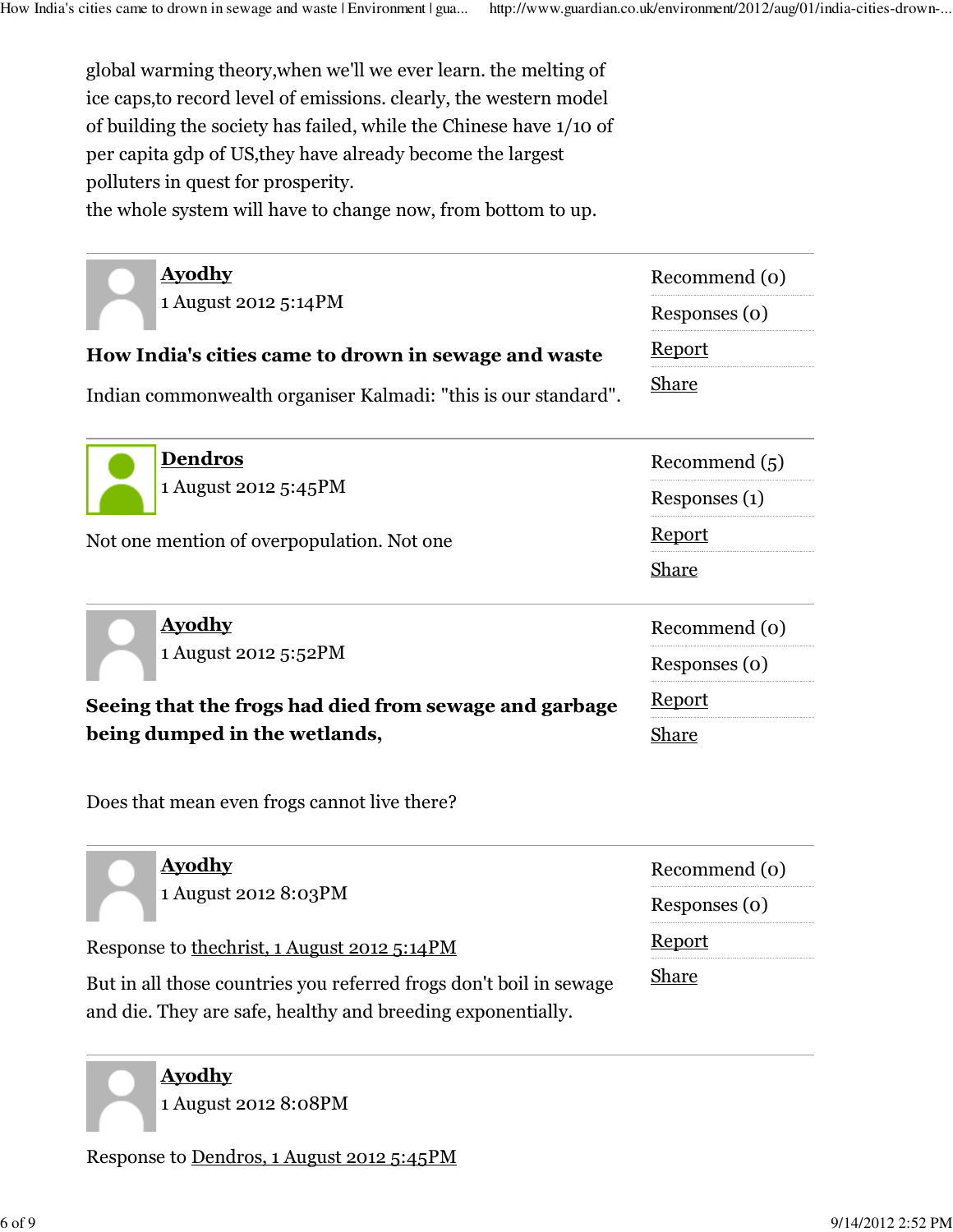This comment was removed by a moderator because it didn't abide by our community standards. Replies may also be deleted. For more detail see our FAQs.



vakibs 1 August 2012 11:11PM

The mass migration of the population in India from villages to cities is taking its toll on the limited infrastructure. The people in charge are completely ignoring this problem and are busy laundering real estate. With the real estate mafia running the show, there is absolutely no urban planning. Consequently, the living standards of many urban poor are turning even worse than the terrible livelihoods they left behind in the villages. Dozens of people sleeping under a single roof is becoming common. More than 50% of the citizens in a city are living in slums with conditions like these, where sanitation facilities are non-existing.

This scary thing is this is getting worse, and the same problem is repeating throughout the developing world. I recommend the excellent book by Mike Davis "The planet of slums" for a detailed analysis on this issue. This is a complex problem and there are no easy solutions. But the principal culprits are as follows

1) The mass transfer of land ownership in the villages, as subsistence farmers cannot compete with larger land-owners who use large machinery for farming. Industrialization is actually happening first in villages, and not in cities. This is making people jobless and making them migrate to cities (where there is not necessarily a promise of industry to absorb the surplus labour).

2) The complete non-existence of urban planning, and lack of democratic oversight on the development of urban areas. People are not consulted before the wealth of the commons - such as lakes, parks and green areas - are dismembered and distributed to the real estate mafia.

3) The rapid explosion of metropolitan cities, as they expand beyond their peripheries. This severely constrains water resources - far more fresh water is being used in cities than what Share Recommend (3) Responses (0) Report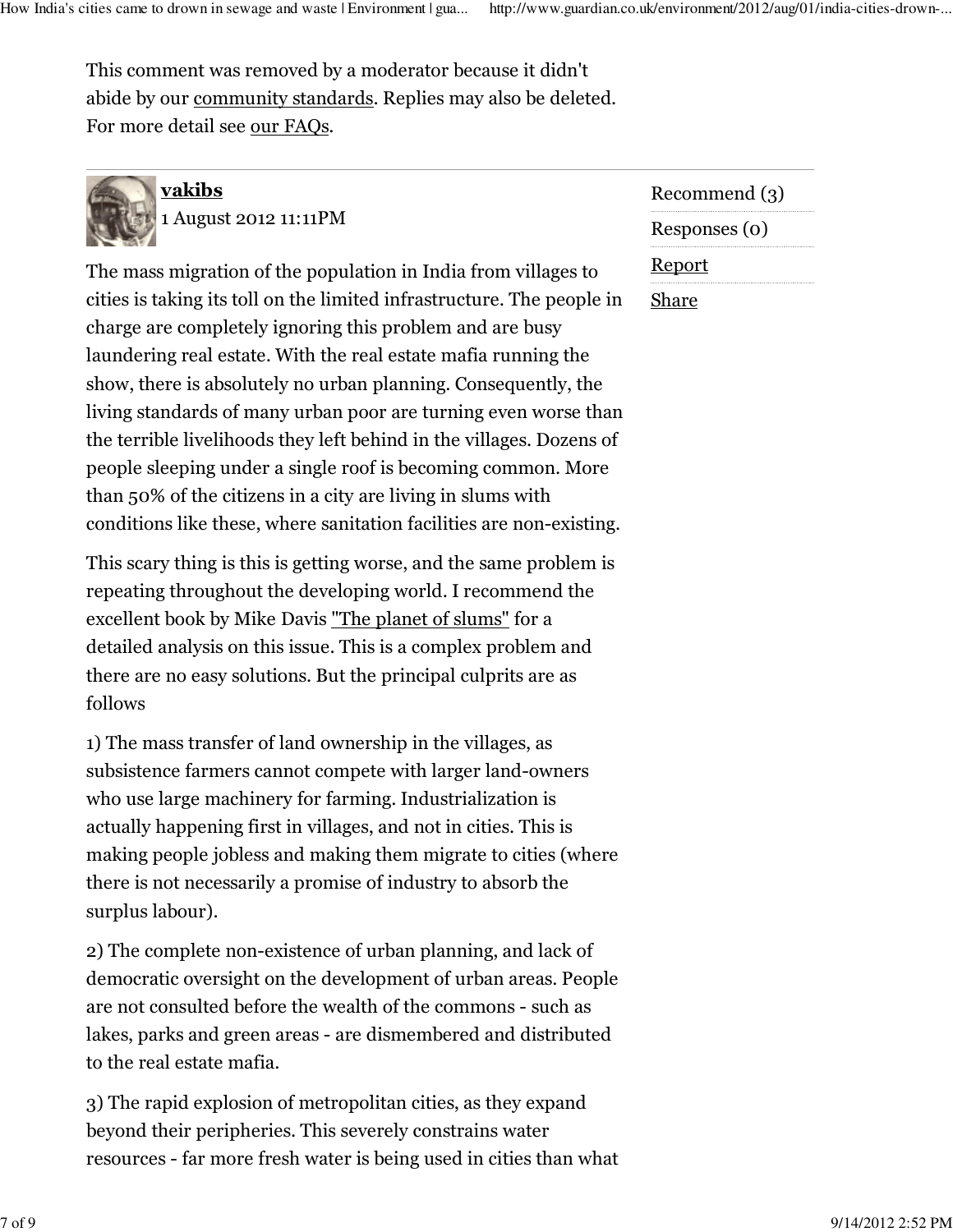is permitted naturally in the neighborhoods. The rise of cities should ideally follow the Dutch model, with each city growing to a medium size and a network of fast roads and railways connecting neighboring sister cities. Instead, most of the urban growth in India (or other developing countries) is following the model of Paris or London, which is not sustainable.

So far about the necessity of urban planning. Now about the problem of waste management and recycling. India should invest immediately in the Plasma-arc converters for large scale e-waste recycling. India not only produces a lot of e-waste, but also is the destination for international hazardous waste - where ships and toxic products are dismembered. This has to be automated and performed through plasma arc converters. It is the only way India would avoid massive landfills.

The issue of sanitation is not related to recycling, but tightly coupled with the management of fresh water. It is not possible to have a London-style growth of cities without suffering something akin to the "The Great Stink". The only way out is through the development smaller medium-sized cities. But that is not as profitable to the real-estate mafia, so they have to be put in place first.

> Veekayar 2 August 2012 7:06AM

Sewage Treatment Plants are expensive to install. They are power guzzlers. Expensive to run and maintain. Many of them pack up for want of funds. I know a bioformulation called 'BIOSHUDH' available in Chennai & Bangalore, INDIA which stops bad odor from sewage instantly and turns it fit forgardening or for letting into canals/rivers or sea after 12 hours of retention time. No mechanical aeration and hence, no power needed. More details can be had direct from bbchem2010@gmail.com This is not an ad for the product but is for general info. only.

> utkarsh356 2 August 2012 7:10PM

Recommend (0) Responses (0)

Report

Share

Recommend (0)

Responses (0)